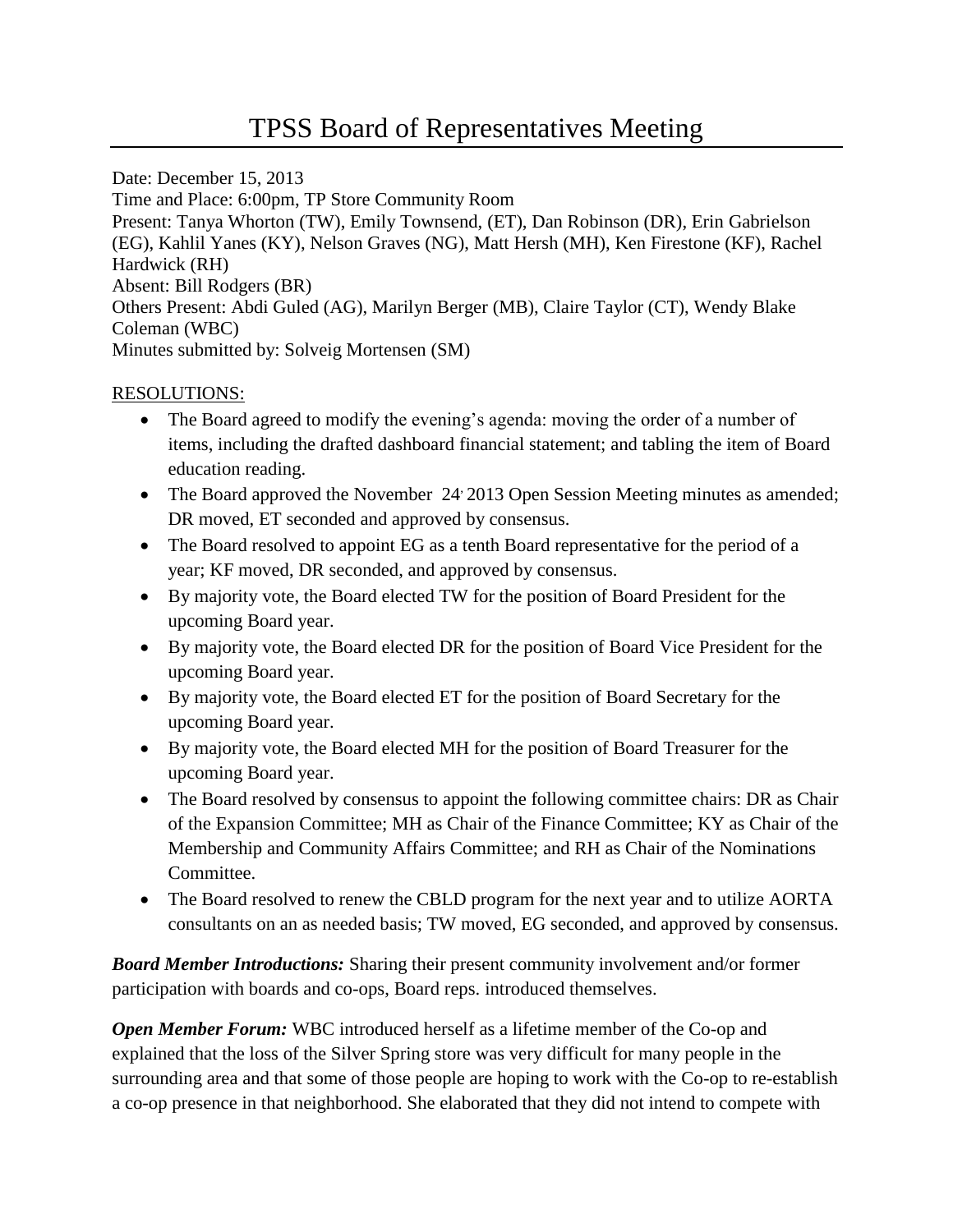the Co-op, but wished to request information. She shared that she would like to see the Silver Spring store re-opened.

After the Board inquired about what specific information the group was seeking, WBC listed the following: 1) an idea of the plans for the equipment at the former SS store (coming back to the TP store or staying with the location) 2) a list of the TPSS members in the Silver Spring zip code area 3) an understanding of how often people from the Silver Spring area actually come to the TP store 4) information about what the actual sales amounts were for the SS store versus the costs of rent and overhead 5) the status of the lease and a consideration of whether the Co-op could cooperatively capitalize the equipment with them 6) advice for the group.

## **TW relayed that the Board and operations need to discuss the level of engagement that the Co-op wants to involve itself in for this effort and agreed to make the consideration a future agenda item.**

*GM Report:* In regards to the recent request for a new "Ends and Indicators Update" document, TW raised the question of whether the Board were seeking more than a status report and wanted further updates or just wanted to be informed if there were a change. **The Board planned to revisit the goal of a new "Ends and Indicators Update" document as a future agenda item.** 

AG reported that he had communicated with Peg Nolan of NCGA re: the information on the Expansion and that he will be following-up with her re: her level of involvement with the Co-op.

The Board and GM discussed how the City is holding a meeting about the City/Takoma Junction parking lot on Monday. DR and KY planned to attend, and AG shared his plan to attend and confirm the Co-op's interest in the lot.

MB presented the "Small Business Dashboard" statement and explained that it was a statement created by the Finance Manager to provide the Board with the financial information they needed in a format they could readily interpret, as requested and in conjunction with the regular FAC statements. **The FAC Chair planned to take the Board's feedback on the statement to the FAC for follow-up.**

*Addition of a 10th Board rep. and Officer Elections:* TW recounted how when EG joined the Board she and the Board were under the assumption that EG was serving a 2-year term, and she volunteered to Co-Chair the Nominations Committee (NC). Then, while EG acted as a Co-chair of the NC it was discovered that a mistake had been made regarding her term; she had filled the seat of a representative, who actually only had one year remaining on their term. Due to a generally accepted practice at the Co-op of not permitting NC members to run in current Board elections, she was then unable to run for re-election. TW explained that, therefore, the consideration of EG's appointment as a tenth Board representative arose; the Co-op by-laws allow up to eleven Board representatives. The Board appointed EG as a tenth Board rep. for the period of one year.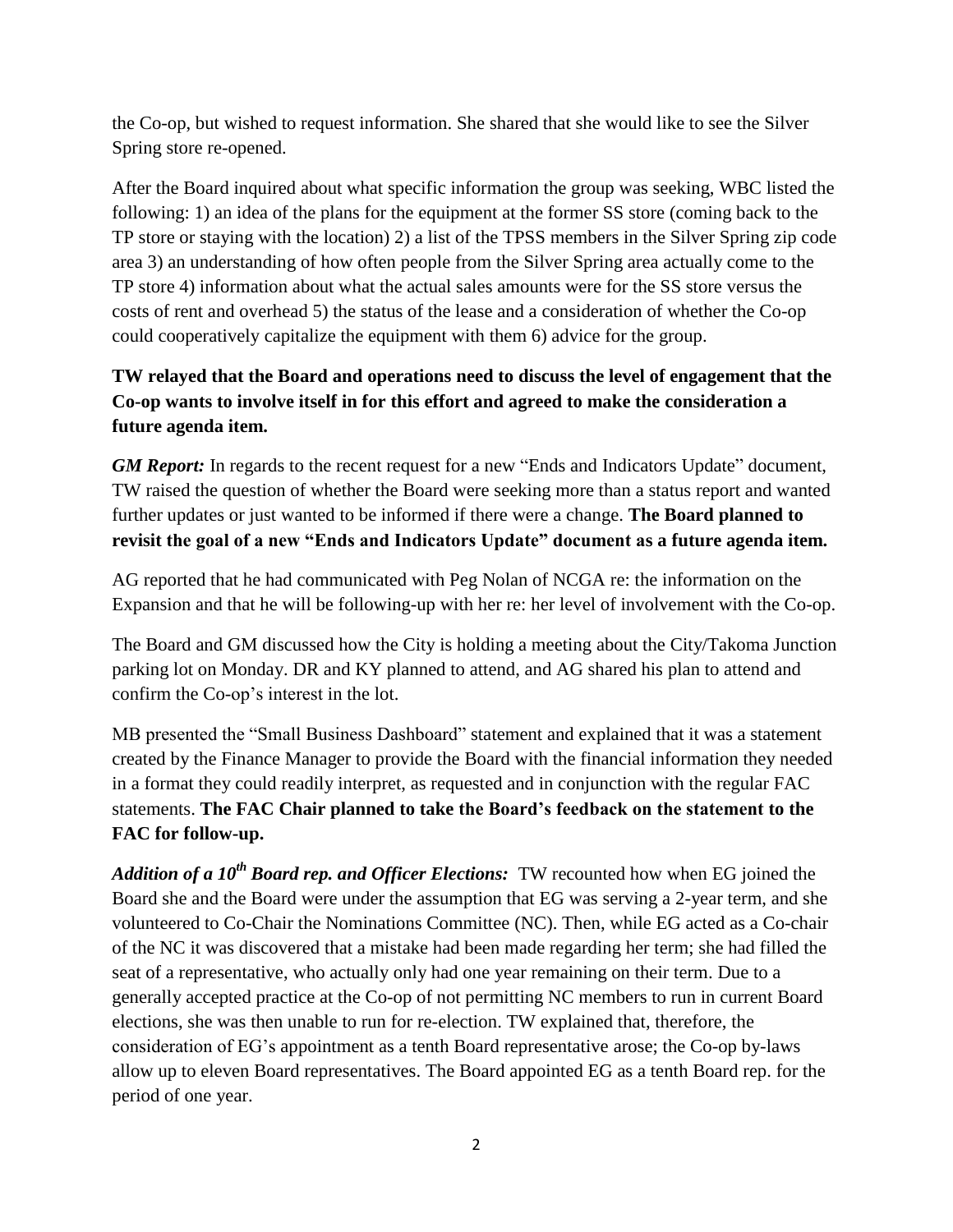*Officer Elections:* Noting that a number of representatives will leave the Board in a year due to term limits, the Board discussed how to best ensure continuity. Some suggestions included setting in place a president elect for mentoring or expanding the Board by another appointed seat, so a former Board officer can continue on the Board in an advisory capacity.

MH shared his intention to end his involvement with the new Silver Spring co-op effort if he assumed a Board officer position. He stated that he was in the process of handing over the leadership of the new Silver Spring co-op effort.

DR nominated TW for Board President; KF seconded. EG nominated MH for Board President and NG seconded. DR called a vote for the office of the Board President and NG seconded. Votes in favor of TW as Board President: KF, DR, RH, KY, ET, TW; Votes in favor of MH as Board President: EG, NG, MH.

EG nominated DR and MH for Board Vice President. KY nominated EG for Board Vice President. Noting that she had just been appointed to the Board, EG declined the role. Votes in favor of MH as Board Vice President: NG and MH; Votes in favor of DR as Board Vice President: EG, KY, RH, ET, KF, TW, and DR.

RH nominated ET for Board Secretary and DR seconded; and all present Board reps. voted in favor. KF nominated MH for Board Treasurer and DR seconded. Votes in favor: KF, DR, EG, ET, TW, MH, NG, RH; KY abstained.

*Confidentiality Agreements and Conflict of Interest Disclosures*: TW highlighted the importance of Board confidentiality and gave the example of the member's request in open forum as an occasion where Board and operations would clearly need to be in coordination. Board reps. emphasized the importance of speaking with one voice.

Board reps. made the following conflict of interest disclosures: KF stated that he owns common stock in Safeway and Whole foods. ET stated that she hosts a food buying club. ET and DR stated that they are working with a group that is attempting to bring a credit union to the Co-op. DR also stated that his daughter is starting to do farming work. MH stated that he is involved in community discussions (two occasions) with a different, new co-op and is the webmaster for their Facebook page.

*Board consultant Options:* DR reported on his conversations with Esteban Kelly of AORTA and Thane Joyal of CDS. TW shared that CBLD confirmed that they could not offer the Co-op a more local consultant, but recognizing the distance of their meetings, proposed to subsidize the Co-op's CDS expenses. TW remarked that CBLD wants to support the Co-op right now; being involved in the national co-op movement, they are concerned when a co-op store closes. AG contrasted the different structures of AORTA and CBLD. TW noted that Mr. Kelly was very helpful in the past, MAFCA is excellent for Board development, and that representatives should